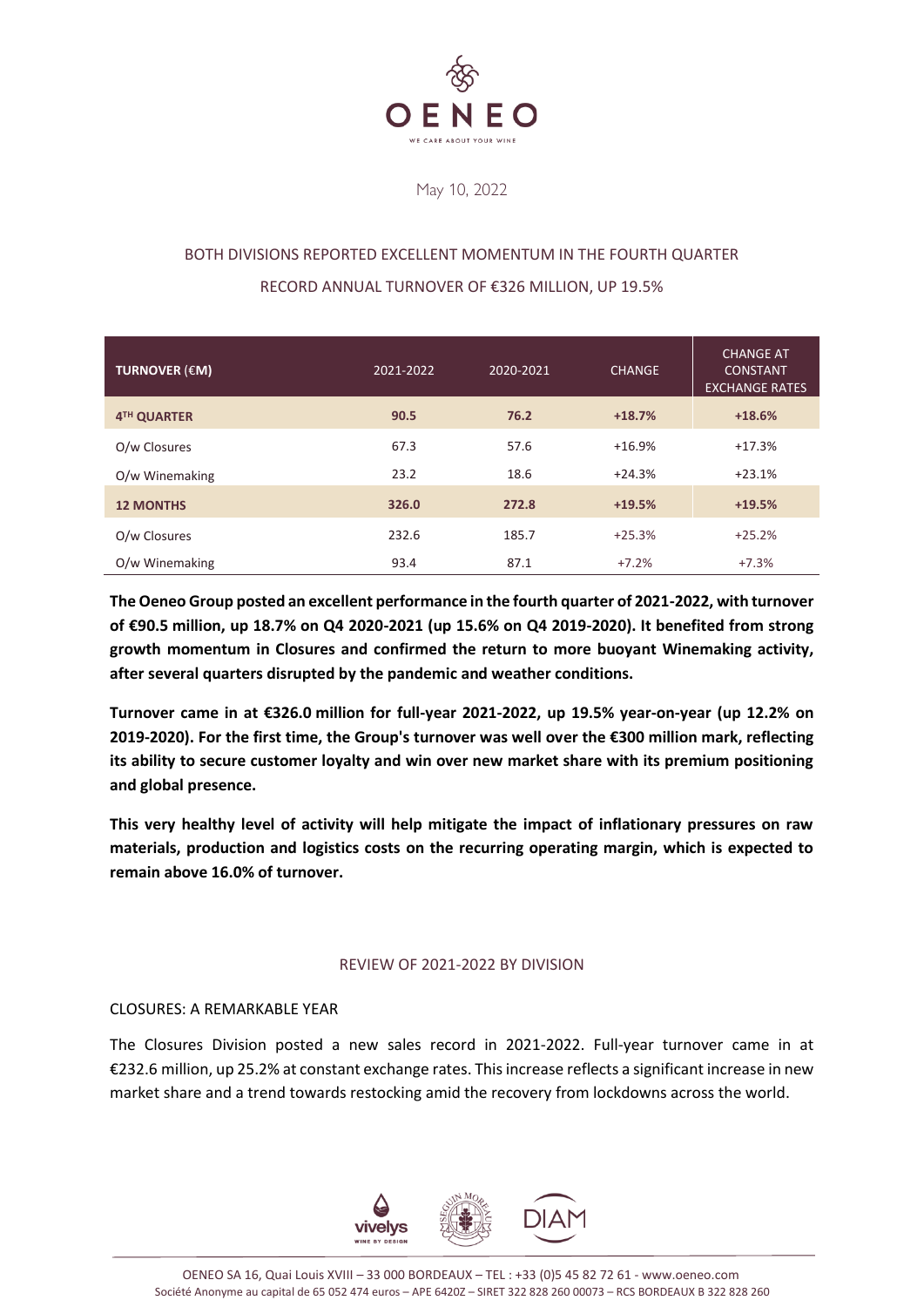Double-digit growth was recorded across all geographical regions, reflecting this global dynamic.

Diam closure sales continued to drive this growth, with strong increases in all segments. The bio-sourced Origine line in particular has been a great commercial success, winning over new clients every year.

Including other technological closures, the Group sold more than 2.7 billion cork closures, representing volume growth of over 20%, which was accompanied by a favorable mix effect and price increases during the year.

Despite a sharp increase in material and production costs in the second half of the year, recurring operating margin for the full year is expected to hold up well and remain close to the level achieved in the first half (19.7%).

## WINEMAKING: STRONG UPTURN AT YEAR-END

The Winemaking division confirmed its sales uptrend with growth of 23.1% at constant exchange rates in the fourth quarter, enabling it to post full-year growth of 7.3% at constant exchange rates, higher than initially expected. Yearly turnover amounted to €93.4 million, returning to a level close to the €95.0 million record achieved in 2019-2020, before the health crisis.

The 2021-2022 financial year was particularly marked by buoyant business, driven by large containers and oak products, as well as by a strong recovery in Vivelys' consulting and services businesses, which were adversely affected by the pandemic in the previous year. Cask sales remained largely stable compared to the previous year. The trend has improved quarter-on-quarter, with a gradual and encouraging recovery in orders in the United States.

The pressures on raw materials, particularly wood, and inflation on production costs in the second half of the year will weigh on the recurring operating margin, which is expected to be slightly lower than in the previous year (12.0%).

# OENEO GROUP WILL PUBLISH ITS 2021-2022 FULL-YEAR RESULTS ON JUNE 14, 2022